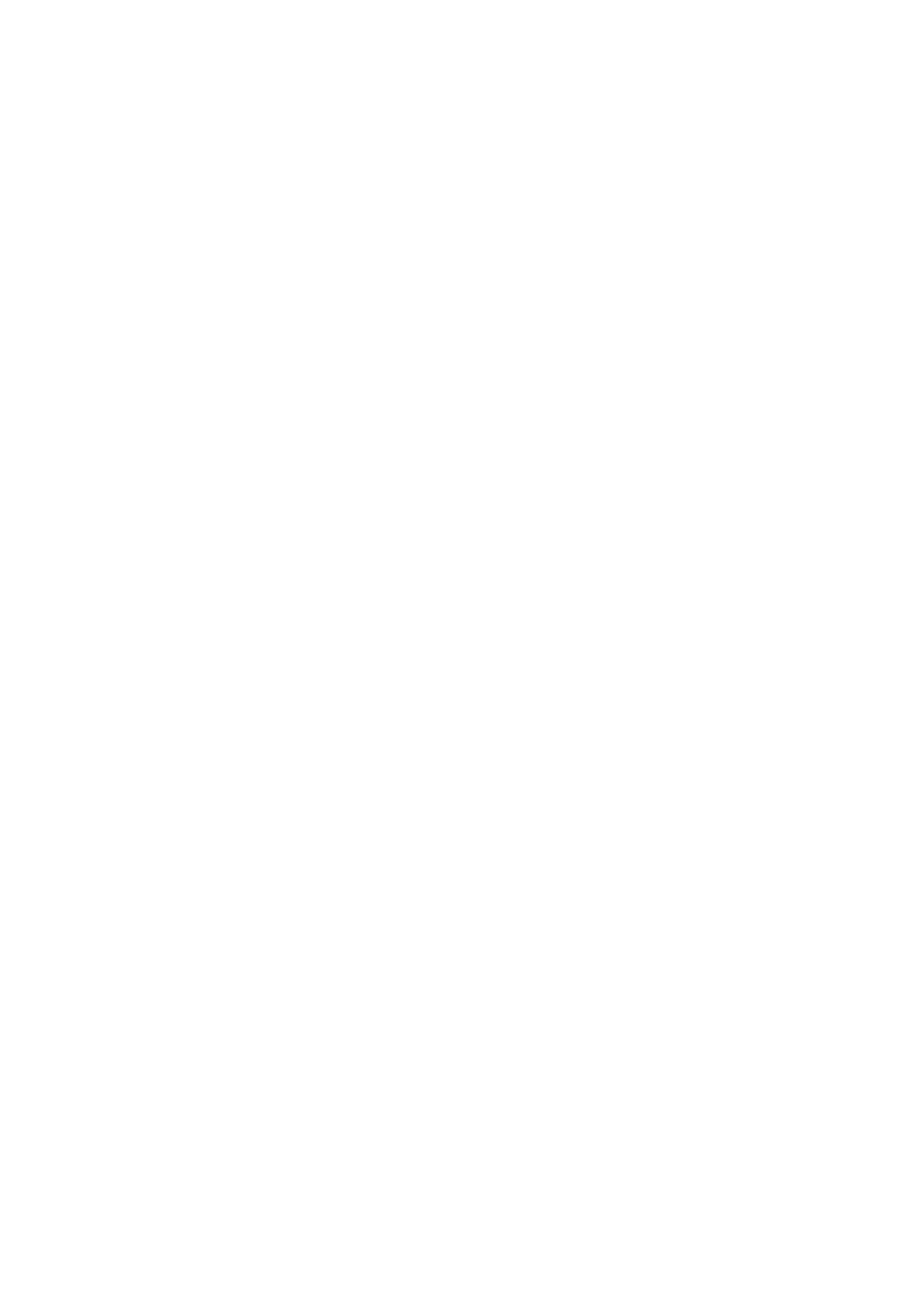**Unextendible Maximally Entangled Bases in** C *pd ⊗* C *qd*

Gui-Jun Zhang<sup>1</sup>, Yuan-Hong Tao<sup>1</sup><sup>\*</sup>, Yi-Fan Han<sup>1</sup>, Xin-Lei Yong<sup>1</sup>, Shao-Ming Fei<sup>2,3</sup>

1 Department of Mathematics College of Sciences, Yanbian University, Yanji 133002, China

2 School of Mathematics Sciences, Capital Normal University, Beijing 100048, China

3 Max-Planck-Institute for Mathematics in the Science, 04103 Leipzig, Germany

*∗* Correspondence to taoyuanhong12@126.com

#### **Abstract**

The construction of unextendible maximally entangled bases is tightly related to quantum information processing like local state discrimination. We put forward two constructions of UMEBs in  $\mathbb{C}^{pd}\otimes\mathbb{C}^{qd}(p\leq q)$  based on the constructions of UMEBs in  $\mathbb{C}^{d}\otimes\mathbb{C}^{d}$  and in  $\mathbb{C}^{p}\otimes\mathbb{C}^{q}$ , which generalize the results in [Phys. Rev. A. 94, 052302 (2016)] by two approaches. Two different 48-member UMEBs in C <sup>6</sup> *⊗* C <sup>9</sup> have been constructed in detail.

### **1 Introduction**

It is well known that the quantum states are divided into two parts: separable states and entanglement states. Quantum entanglement, as a potential resource, is widely applied into many quantum information process, such as quantum computation [1], quantum teleportation [2], quantum cryptography [3] as well as nonlocality [4]. Nonlocality is a very useful concept in quantum mechanics [4, 5, 6] and is tightly related to entanglement. However, it is proved that the unextendible product bases (UPBs) reveal some nolocality without entanglement [7, 8]. The UPB is a set of incomplete orthogonal product states in bipartite quantum system  $\mathbb{C}^d \otimes \mathbb{C}^{d'}$ consisting of fewer than *dd′* vectors which have no additional product states orthogonal to each element of the set [9].

In 2009, S. Bravyi and J. A. Smolin [10] first proposed the notion of unextendible maximally entangled basis(UMEB): a set of incomplete orthogonal maximally entangled states in  $\mathbb{C}^d \otimes \mathbb{C}^{d'}$ consisting of fewer than *dd′* vectors which have no additional maximally entangled vectors that are orthogonal to all of them. These incomplete bases have some special properties. In bipartite  $\mathbb{S}^d$ pace  $\mathbb{C}^d$   $\otimes$   $\mathbb{C}^d$ , one can get a state on the UMEB's complementary subspace, whose entanglement of assistance (EoA) is strictly smaller than logd, the asymptotic EoA [10]. As for in  $\mathbb{C}^d \otimes \mathbb{C}^{d'}$ ,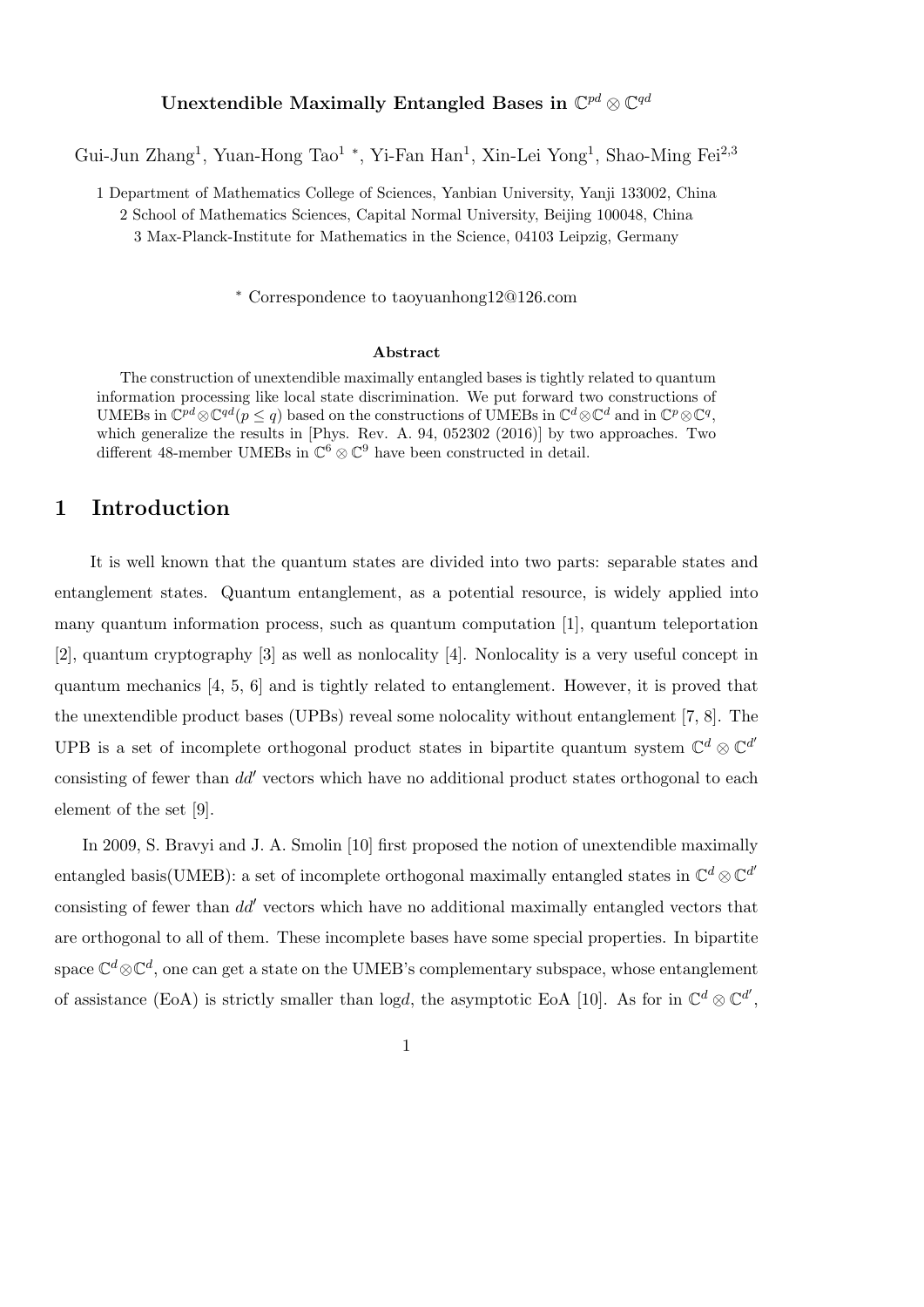one can also get a state on the complementary subspace of UMEB, corresponding to a quantum channel, which would not be unital. Besides, it cannot be convex mixtures of unitary operators too [11]. In addition, for a given mixed state, its Schmidt number is hard to calculate. If we can get a *n*-member UMEB  $\{|\phi_i\rangle\}$  in  $\mathbb{C}^d \otimes \mathbb{C}^{d'}$ , the Schmidt number of the following state

$$
\rho^{\perp} = \frac{1}{dd' - n} (I - \sum_{i=1}^{n} |\phi_i\rangle\langle\phi_i|),
$$

is smaller than *d* [12]. Therefore, different UMEBs can be used to construct different mixed entangled states with limited Schmidt number, even state with different Schmidt number.

In [11], B. Chen and S. M. Fei provided a way to construct UMEBs in some special cases of bipartite system. Then H. Nan et al. [13], M. S. Li et al. [14], Y. L. Wang et al. [15, 16], Y. Guo [17], G. J. Zhang et al. [18] developed some new results of UMEB in bipartite system. Later, Y.J. Zhang et al. [19] and Y. Guo et al. [20] generalized the notion of UMEB from bipartite systems to multipartite quantum systems. In [20], Y. Guo showed that if there exists an *N*−member UMEB  $\{ |\psi_j \rangle \}$  in  $\mathbb{C}^d \otimes \mathbb{C}^d$ , then there exists a  $qd^2 - q(d^2 - N)$ -member UMEB in  $\mathbb{C}^{qd}$  ⊗  $\mathbb{C}^{qd}$  for any  $q \in \mathbb{N}$ . Y. Guo et al. [21] also proposed the definition of entangled bases with fixed Schmidt number.

In this paper, we study UMEBs in bipartite system  $\mathbb{C}^{pd} \otimes \mathbb{C}^{qd}$  ( $p \leq q$ ). A systematic way of constructing UMEBs in  $\mathbb{C}^{pd} \otimes \mathbb{C}^{qd}$  from that in  $\mathbb{C}^{d} \otimes \mathbb{C}^{d}$  is presented firstly, and a construction of 48-member UMEB in  $\mathbb{C}^6 \otimes \mathbb{C}^9$  is given as an example. Furthermore, a explicit method to construct UMEBs containing  $pqd^2 - d(pq - N)$  maximally entangled vectors in  $\mathbb{C}^{pd} \otimes \mathbb{C}^{qd}$  from a *N*-member UMEB in  $\mathbb{C}^p \otimes \mathbb{C}^q$  is presented. Moreover, another construction of 48-member UMEB in  $\mathbb{C}^6 \otimes \mathbb{C}^9$  is obtained, thus generalized the results in Yu Guo[phys.Rev.A.94,052302(2016)] by two approaches.

### **2 Preliminaries**

Throughout the paper, we denote  $[d]' = \{0, 1, \dots, d - 1\}$  and  $[d]^* = \{1, 2, \dots, d\}.$ 

A pure state  $|\psi\rangle$  is said to be a maximally entangled state in  $\mathbb{C}^d \otimes \mathbb{C}^{d'}$  ( $d \leq d'$ ) if and only if for a arbitrary given orthonormal basis  $\{|i\rangle\}$  of  $\mathbb{C}^d$ , there exists an orthonormal basis  $\{|i'\rangle\}$  of  $\mathbb{C}^{d'}$  such that  $|\psi\rangle$  can be written as  $|\psi\rangle = \frac{1}{\sqrt{2}}$  $\frac{1}{d} \sum_{i=0}^{d-1} |i\rangle \otimes |i'\rangle[6].$ 

A set of pure states  $\{|\phi_i\rangle\}_{i=0}^{n-1} \in C^d \otimes C^{d'}$  with the following conditions is called an unex-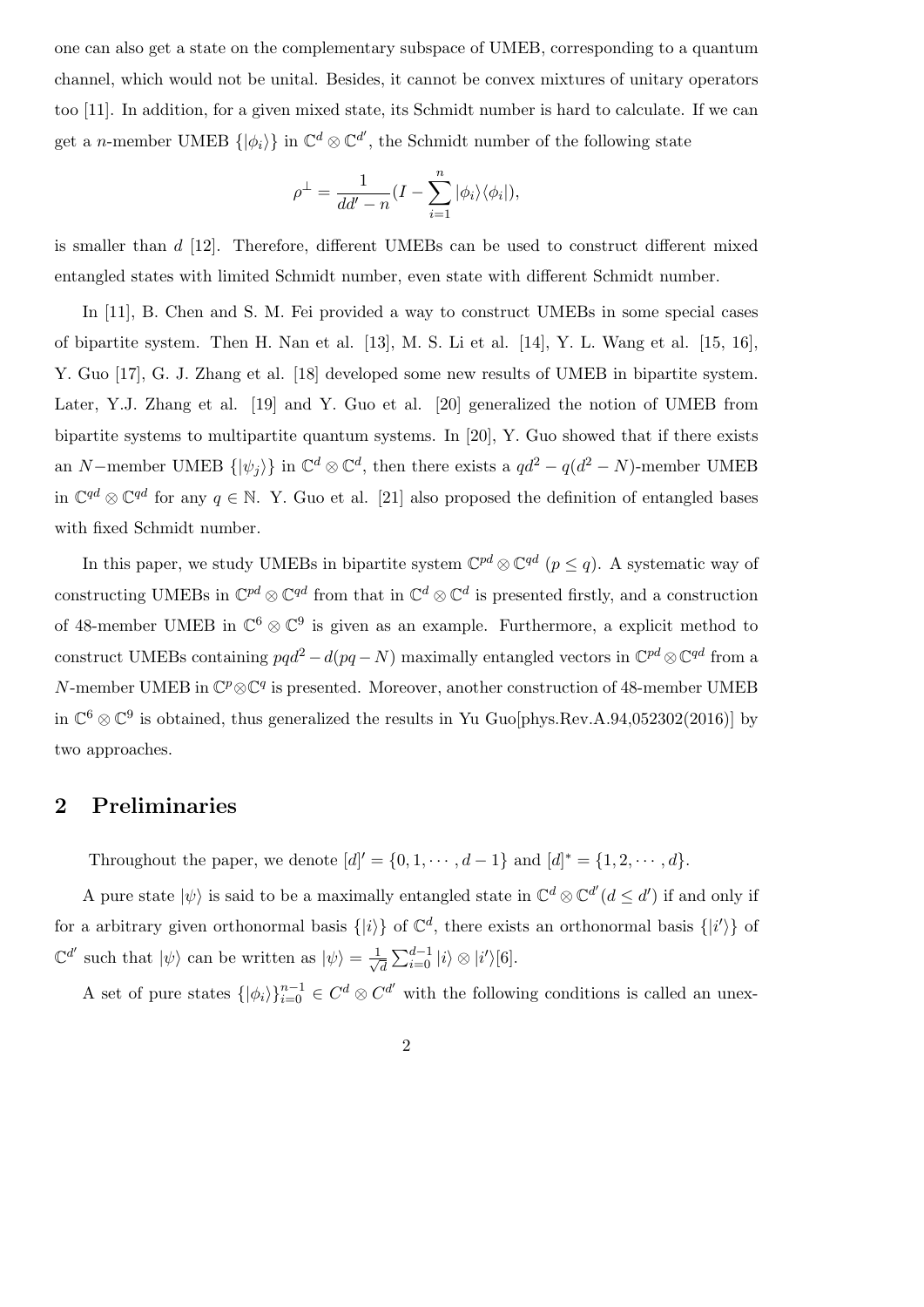tendible maximally entangled bases(UMEB) [10]:

 $(i)|\phi_i\rangle, i \in [n]'$  are all maximally entangled states,

 $\langle \text{ii}) \langle \phi_i | \phi_j \rangle = \delta_{ij}, i, j \in [n]$ 

 $(iii) n \lt d d'$ , and if a pure state  $|\psi\rangle$  meets that  $\langle \phi_i | \psi \rangle = 0, i \in [n]'$ , then  $|\psi\rangle$  can not be maximally entangled.

Let  $\mathcal{M}_{d'\times d}$  be the Hilbert space of all  $d'\times d$  complex matrices equipped with the inner product defined by  $\langle A|B\rangle = Tr(A^{\dagger}B)$  for any  $A, B \in \mathcal{M}_{d' \times d}$ . If  $\{A_i\}_{i=0}^{dd'-1}$  constitutes a Hilbert-Schmidt basis of  $\mathcal{M}_{d' \times d}$ , where  $\langle A_i | A_j \rangle = d\delta_{ij}$ , then there is a one-to-one correspondence between an orthogonal basis in  $\mathbb{C}^d \otimes \mathbb{C}^{d'}$  { $|\phi_i\rangle$ } and { $A_i$ } as follows [20, 21]:

$$
|\phi_i\rangle = \frac{1}{\sqrt{d}} \sum_{k=0}^{d-1} \sum_{\ell'=0}^{d'-1} a_{\ell'k}^{(i)} |k\rangle |\ell'\rangle \in \mathbb{C}^d \otimes \mathbb{C}^{d'} \iff A_i = [a_{\ell'k}^{(i)}] \in \mathcal{M}_{d'\times d},
$$
  

$$
Sr(|\phi_i\rangle) = rank(A_i), \quad \langle \phi_i | \phi_j \rangle = \frac{1}{d} Tr(A_i^{\dagger} A_j), \tag{1}
$$

where  $Sr(|\phi_i\rangle)$  denotes the Schmidt number of  $|\phi_i\rangle$ . Obviously,  $|\phi_i\rangle$  is a maximally entangled pure state in  $C^d \otimes C^{d'}$  iff  $A_i$  is a  $d' \times d$  singular-value-1 matrix (a matrix whose singular values all equal to 1). Specially,  $A_i$  is a unitary matrix when  $d = d'$ .

For simplicity we adopt the following definitions [17]. We call a Hilbert-Schmidt basis  $\Omega =$  ${A_i}_{i=0}^{d^2-1}$  in  $M_{d \times d}$  a unitary Hilbert-Schmidt basis (UB) of  $M_{d \times d}$  if  $A_i$ s are unitary matrices, and a Hilbert-Schmidt basis  $\Omega = \{A_i\}_{i=0}^{dd'-1}$  in  $\mathcal{M}_{d'\times d}$  a singular-value-1 Hilbert-Schmidt basis (SV1B) of  $\mathcal{M}_{d\times d}$  if  $A_i$ s are singular-value-1 matrices. A set of  $d \times d$  unitary matrices  $\Omega =$  ${A_i}_{i=0}^{n-1}$  (*n* < *d*<sup>2</sup>) is called an unextendible unitary Hilbert-Schmidt basis (UUB) of  $M_{d \times d}$  if (i) Tr( $A_i^{\dagger}A_j$ )= $d\delta_{ij}$ ; (ii) if Tr( $A_i^{\dagger}X$ )=0,  $i \in [n]'$ , then X is not unitary.

[Definition] A set of  $d \times d'$  ( $d < d'$ ) singular-value-1 matrices  $\Omega = \{A_i\}_{i=1}^{dd'}$  ( $n < dd'$ ) is called an unextendible singular-value-1 Hilbert-Schmidt basis (USV1B) of  $\mathcal{M}_{d\times d}$  if (a)  $\text{Tr}(A_i^{\dagger}A_j)=d\delta_{ij}$ ; (b) if  $\text{Tr}(A_i^{\dagger}X)=0$ ,  $i \in [n]'$ , then X is not a singular-value-1 matrix.

According to the Eq.(1), it is obvious that  $\Omega = \{A_i\}_{i=0}^{d^2-1}$  is a UB iff  $\{|\phi_i\rangle\}$  is a maximally entangled basis (MEB) of  $\mathbb{C}^d \otimes \mathbb{C}^d$  while  $\Omega = \{A_i\}_{i=0}^{dd'-1}$  is a SV1B iff  $\{|\phi_i\rangle\}$  is a MEB of  $\mathbb{C}^d \otimes \mathbb{C}^{d'}$ . And  $\Omega = \{A_i\}_{i=0}^{n-1}$   $(n < d^2)$  is a UUB iff  $\{|\phi_i\rangle\}$  is a UMEB of  $\mathbb{C}^d \otimes \mathbb{C}^d$  while  $\Omega = \{A_i\}_{i=0}^{n-1}$   $(n < dd')$ is a USV1B iff  $\{ | \phi_i \rangle \}$  is a UMEB of  $\mathbb{C}^d \otimes \mathbb{C}^{d'}$  [17].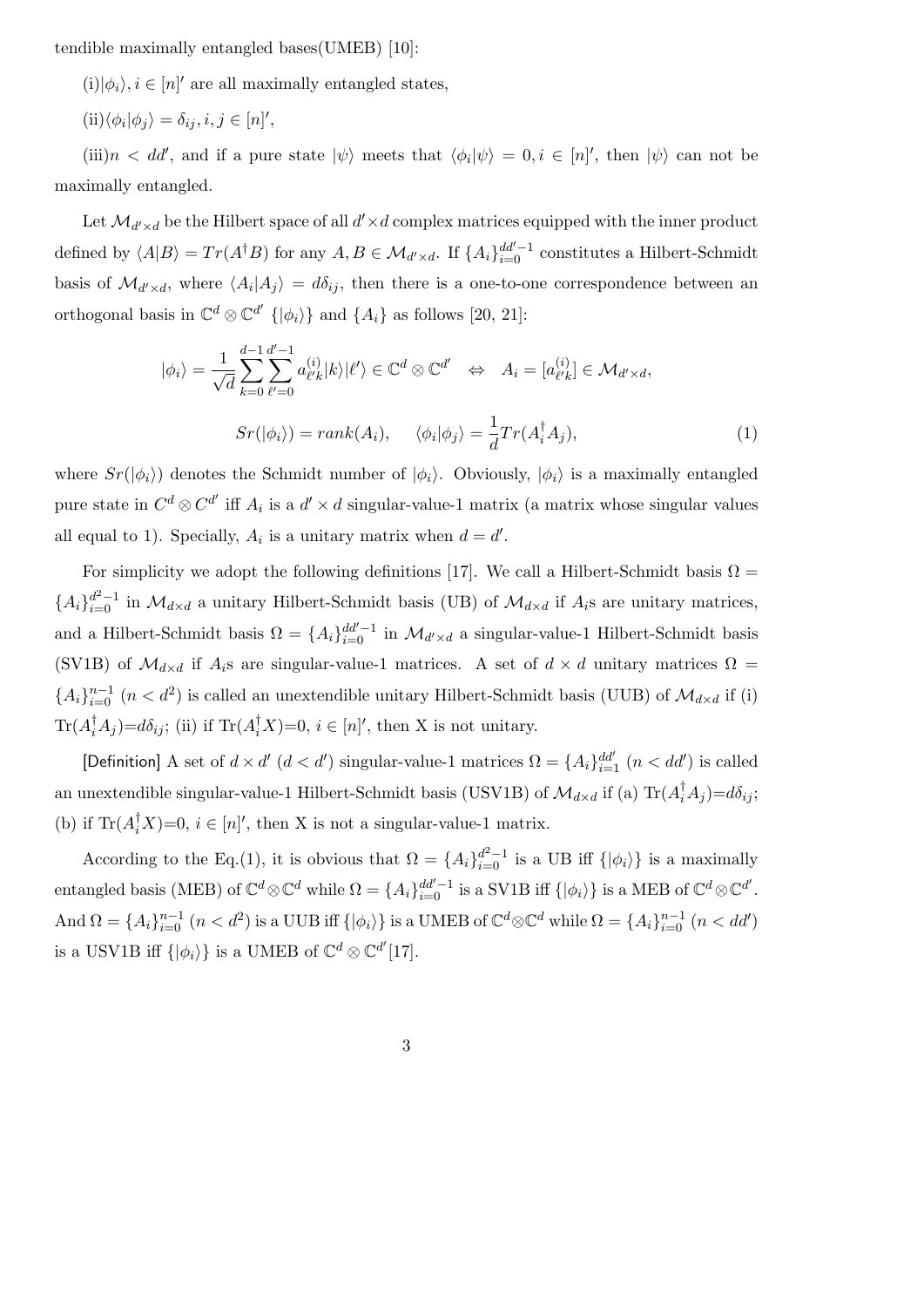# ${\bf 3}\quad \textbf{UMEBs in} \ \ \mathbb{C}^{pd} \otimes \mathbb{C}^{qd} \ \left(p \leq q\right) \textbf{ from UMEBs in} \ \ \mathbb{C}^{d} \otimes \mathbb{C}^{db}$

**Theorem 1.** If there is an N-member UMEB  $\{|\psi_j\rangle\}$  in  $\mathbb{C}^d \otimes \mathbb{C}^d$ , then there exists a  $pqd^2 - p(d^2 - N)$ -member UMEB in  $\mathbb{C}^{pd} \otimes \mathbb{C}^{qd}(p \leq q)$ .

**Proof.** Let  $\{W_j = [w_j^j]$  $\{(\psi_i)\}_{j=0}^{N-1}$  be a UUB of  $\mathcal{M}_{d \times d}$  corresponding to  $\{(\psi_j)\}_{j=0}^{N-1}$ 

$$
|\psi_j\rangle = \frac{1}{\sqrt{d}} \sum_{i=0}^{d-1} \sum_{i'=0}^{d-1} w_{i'i}^j |i\rangle \otimes |i'\rangle, \ \ j \in [N]'
$$

Denote

$$
U_{nm} = \sum_{a=0}^{d-1} e^{\frac{2\pi na\sqrt{-1}}{d}} |a \oplus_d m\rangle \langle a|,
$$
  

$$
V_{kl} = \sum_{a=0}^{p-1} e^{\frac{2\pi ka\sqrt{-1}}{p}} |a \oplus_d l\rangle \langle a|,
$$

where  $m, n \in [d]'$ ;  $l \in [q]'$ ;  $k \in [p]'$ ;  $j \in [N]'$ , and

$$
B_{k0}^{j} = V_{k0} \otimes W_j, \ \ k \in [p]'; \ \ j \in [N]',
$$

$$
B_{kl}^{nm} = V_{kl} \otimes U_{nm}, \quad k \in [p]'; l \in [q-1]^*; m, n \in [d]'
$$

Set  $C_1 = \{B_k^j\}$  $\mathcal{L}_{k0}^{j}$  and  $C_2 = \{B_{kl}^{nm}\}$ . Then  $C_1 \cup C_2$  is exactly a USV1B in  $\mathcal{M}_{qd \times pd}$ .

Firstly, all *B j*  $\hat{B}_{k0}^{j}$  and  $B_{kl}^{nm}$  are  $qd \times pd$  singular-value-1 matrices, which satisfy the conditions in the Definition:

(a)  $Tr[(B_k^j)$  $j_{k0}$ <sup>†</sup> $B^{j^\prime}_{k^\prime}$  $\mathcal{L}_{k'0}^{j'}]=pd\delta_{kk'}\delta_{jj'}, Tr[(B_{kl}^{nm})^{\dagger}B_{k'l'}^{n'm'}]=pd\delta_{kk'}\delta_{ll'}\delta_{nn'}\delta_{mm'} \text{ and } Tr[(B_{kl}^{nm})^{\dagger}B_{k'l'}^{j'm'}].$  $\binom{J}{k'0} =$ 0, where  $j, j' \in [N]'; k, k' \in [p]'; l, l' \in [q-1]'; n, n', m, m' \in [d]'.$ 

(b) Denote *S* the matrix space of  $(I_p, O_{p \times (q-p)})^t \otimes R$ , where *t* stands for matrix transpose,  $I_p$  is the  $p \times p$  identity matrix,  $O_{p \times (q-p)}$  is the  $p \times (q-p)$  zero matrix and  $R \in \mathcal{M}_{d \times d}$ . Obviously the dimension of  $S^{\perp}$  is  $p(q-1)d^2$ . Thus  $C_2$  is an SV1B of  $S^{\perp}$  with  $p(q-1)d^2$  elements.

Assume that *D* is a singular-value-1 matrix in  $\mathcal{M}_{dd} \times_{pd}$ , which is orthogonal to all matrices in  $C_1 ∪ C_2$ . Since  $C_2$  is a SV1B of  $S^{\perp}$ , then  $D \in S$ . No loss of generality, set

$$
D = \begin{pmatrix} A \\ O_1 \end{pmatrix}, \quad A = diag(A_1, A_2, \cdots, A_p), \quad O_1 = O_{(q-p)d \times pd},
$$

where  $A_h(h \in [p]^*)$  are all  $d \times d$  matrices. Note that *D* is orthogonal to each  $B_k^j$  $\chi_{k0}^{j}$  in  $C_1$ , i.e.,

$$
Tr(D^{\dagger}B_{k0}^{j}) = 0, \ \ k = [p]'; \quad j \in [N]'.
$$

$$
4\phantom{.0}
$$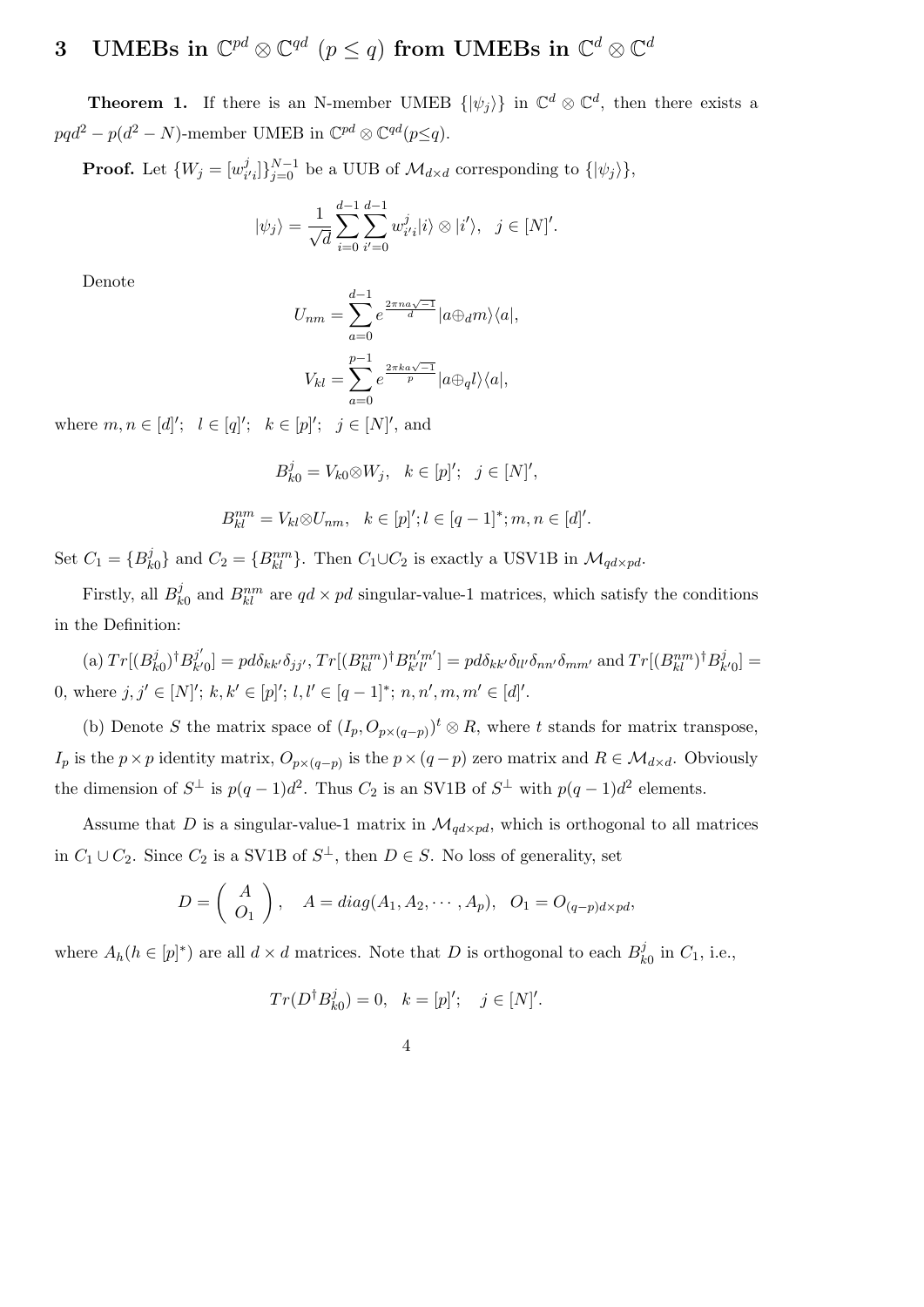Then

$$
Tr\left[\left(\begin{array}{cc}A^{\dagger} & O_{1}^{\dagger} \end{array}\right)_{pd\times qd} \cdot \left(\begin{array}{c}G \\ O_{1} \end{array}\right)_{qd\times pd}\right] = 0,
$$

 $\text{where } G = diag(\omega_p^{0k}W_j, \omega_p^{1k}W_j, \cdots, \omega_p^{(p-1)k}W_j), \text{ i.e.,}$ 

$$
\omega_p^{0k} Tr(A_1^{\dagger} W_j) + \omega_p^{-1k} Tr(A_2^{\dagger} W_j) + \cdots + \omega_p^{(1-p)k} Tr(A_p^{\dagger} W_j) = 0.
$$

Hence,

$$
HX_j=0,
$$

where

$$
H = \begin{pmatrix} 1 & 1 & 1 & \dots & 1 \\ 1 & \omega_p^{p-1} & \omega_p^{p-2} & \dots & \omega_p^1 \\ 1 & \omega_p^{p-2} & \omega_p^{p-4} & \dots & \omega_p^2 \\ \vdots & \vdots & \vdots & \ddots & \vdots \\ 1 & \omega_p^1 & \omega_p^2 & \dots & \omega_p^{p-1} \end{pmatrix}, \quad X_j = \begin{pmatrix} Tr(A_1^{\dagger} W_j) \\ Tr(A_2^{\dagger} W_j) \\ Tr(A_3^{\dagger} W_j) \\ \vdots \\ Tr(A_p^{\dagger} W_j) \end{pmatrix}.
$$

Obviously,  $X_j = O$  for  $j \in [N]'$  since  $det H \neq 0$ . That is to say,  $Tr(A_h^{\dagger} W_0) = Tr(A_h^{\dagger} W_1) =$  $\cdots = Tr(A_h^{\dagger}W_{N-1}) = 0, h \in [p]^*$ . As every  $A_n$  is orthogonal to each  $W_j$ , whereas  $\{W_j\}$  is a UUB in  $\mathcal{M}_{d\times d}$ , none of  $A_h$  is unitary. Moreover, all the singular values of  $A_h$ s are also the singular values of *D*. Therefore, *D* is not a singular-value-1 matrix, which contradicts to the assumption. Thus,  $C_1 \cup C_2$  is a USV1B in  $\mathcal{M}_{qd} \times pd$ .  $\Box$ 

**Example 1.** A 48-member UMEB in  $\mathbb{C}^6 \otimes \mathbb{C}^9$  from a 6-member UMEB in  $\mathbb{C}^3 \otimes \mathbb{C}^3$ .

A 6-member UMEB in  $\mathbb{C}^3 \otimes \mathbb{C}^3$  from Ref.[10] is as follows:

$$
W_j = I - (1 - e^{\sqrt{-1}\theta}) |\psi_j\rangle \langle \psi_j|, j = [6]',
$$

where

$$
|\psi_{0,1}\rangle = \frac{1}{\sqrt{1+\phi^2}}(|0\rangle \pm \phi|1\rangle),
$$
  

$$
|\psi_{2,3}\rangle = \frac{1}{\sqrt{1+\phi^2}}(|1\rangle \pm \phi|2\rangle),
$$
  

$$
|\psi_{4,5}\rangle = \frac{1}{\sqrt{1+\phi^2}}(|2\rangle \pm \phi|0\rangle),
$$

with  $\phi = (1 + \sqrt{5})/2$ .

Then, denote

$$
U_{nm} = \left(\begin{array}{ccc} 0 & 0 & 1 \\ 1 & 0 & 0 \\ 0 & 1 & 0 \end{array}\right)^m \cdot \left(\begin{array}{ccc} 1 & 0 & 0 \\ 0 & \omega_3 & 0 \\ 0 & 0 & \omega_3^2 \end{array}\right)^n, \quad m, n \in [3]^{\prime},
$$

$$
5\,
$$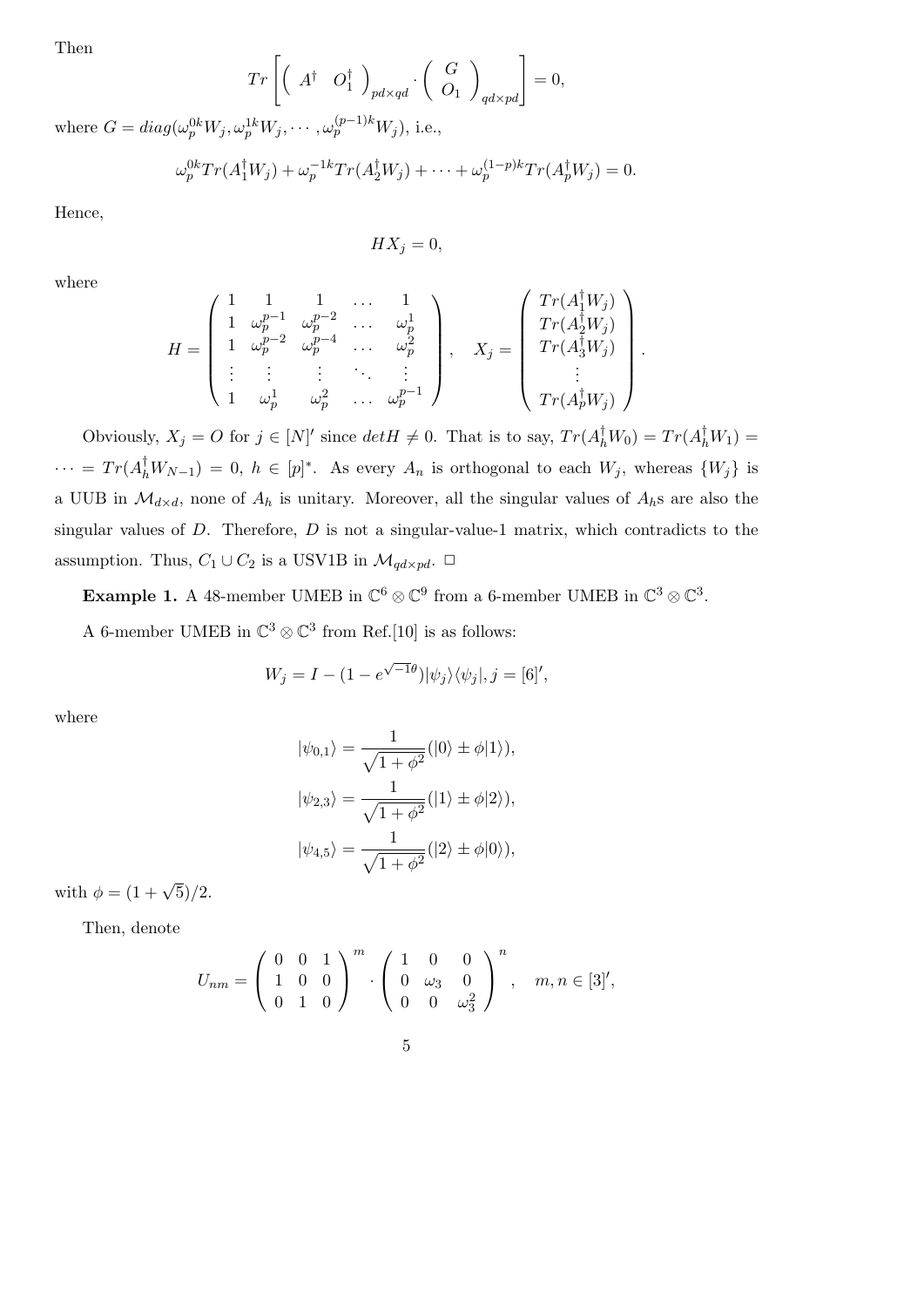$$
V_{kl} = \left(\begin{array}{ccc} 0 & 0 & 1 \\ 1 & 0 & 0 \\ 0 & 1 & 0 \end{array}\right)^l \cdot \left(\begin{array}{ccc} 1 & 0 \\ 0 & 1 \\ 0 & 0 \end{array}\right) \cdot \left(\begin{array}{ccc} 1 & 0 \\ 0 & -1 \end{array}\right)^k, \quad k \in [2]'; \quad l \in [3]',
$$

where  $\omega_3 = e^{\frac{2\pi\sqrt{-1}}{3}}$ .

Let

$$
B_{01}^{nm} = \begin{pmatrix} 0 & 0 \\ U_{nm} & 0 \\ 0 & U_{nm} \end{pmatrix}, \quad B_{11}^{nm} = \begin{pmatrix} 0 & 0 \\ U_{nm} & 0 \\ 0 & -U_{nm} \end{pmatrix},
$$
  

$$
B_{02}^{nm} = \begin{pmatrix} 0 & U_{nm} \\ 0 & 0 \\ U_{nm} & 0 \end{pmatrix}, \quad B_{12}^{nm} = \begin{pmatrix} 0 & U_{nm} \\ 0 & 0 \\ -U_{nm} & 0 \end{pmatrix},
$$
  

$$
B_{00}^{j} = \begin{pmatrix} W_{j} & 0 \\ 0 & W_{j} \\ 0 & 0 \end{pmatrix}, \quad B_{10}^{j} = \begin{pmatrix} W_{j} & 0 \\ 0 & -W_{j} \\ 0 & 0 \end{pmatrix},
$$

where  $n, m \in [3]'; j \in [6]'$ . Set  $C_1 = \{B_k^j\}$  $\{B_{k0}^{j}\},\quad C_2 = \{B_{kl}^{nm}\},\text{ for } k \in [2]';\quad j \in [6]';\quad l \in [6]$ [2]<sup>\*</sup>;  $n, m \in [3]^\prime$ . According to Theorem 1, we have that  $C_1 \cup C_2$  is a 48-number UMEB in  $\mathbb{C}^6 \otimes \mathbb{C}^9.$ 

*Remark 1.* Theorem 1 in Ref. [15] is a special case of the above Theorem 1 for  $p = q$ .

# $4$  UMEBs in  $\mathbb{C}^{pd}\otimes\mathbb{C}^{qd}(p\leq q)$  from UMEBs in  $\mathbb{C}^p\otimes\mathbb{C}^q$

Next, we will present a general approach to construct UMEBs in  $\mathbb{C}^{pd} ⊗ \mathbb{C}^{qd}$  from UMEBs in  $\mathbb{C}^p \otimes \mathbb{C}^q$ .

**Theorem 2.** If there is an N-member UMEB  $\{|\psi_j\rangle\}$  in  $\mathbb{C}^p \otimes \mathbb{C}^q$ , then there exists a  $pqd^2$  *−*  $d(pq - N)$ -member UMEB in  $\mathbb{C}^{pd} \otimes \mathbb{C}^{qd}(p \leq q)$ .

**Proof.** Let  $\{W_j = [w_j^j]$  $\{(\psi_j)\}_{j=0}^{N-1}$  be a USV1B of  $\mathcal{M}_{q \times p}$  corresponding to  $\{(\psi_j)\}\$ , then

$$
|\psi_j\rangle = \frac{1}{\sqrt{d}} \sum_{i=0}^{d-1} \sum_{i'=0}^{d'-1} w_{i'i}^j |i\rangle \otimes |i'\rangle, \ \ j \in [N]'
$$

Denote

$$
U_{nm} = \sum_{a=0}^{d-1} e^{\frac{2\pi n a \sqrt{-1}}{d}} |a \oplus_d m\rangle \langle a|,
$$
  

$$
V_{kl} = \sum_{a=0}^{p-1} e^{\frac{2\pi k a \sqrt{-1}}{p}} |a \oplus_d l\rangle \langle a|,
$$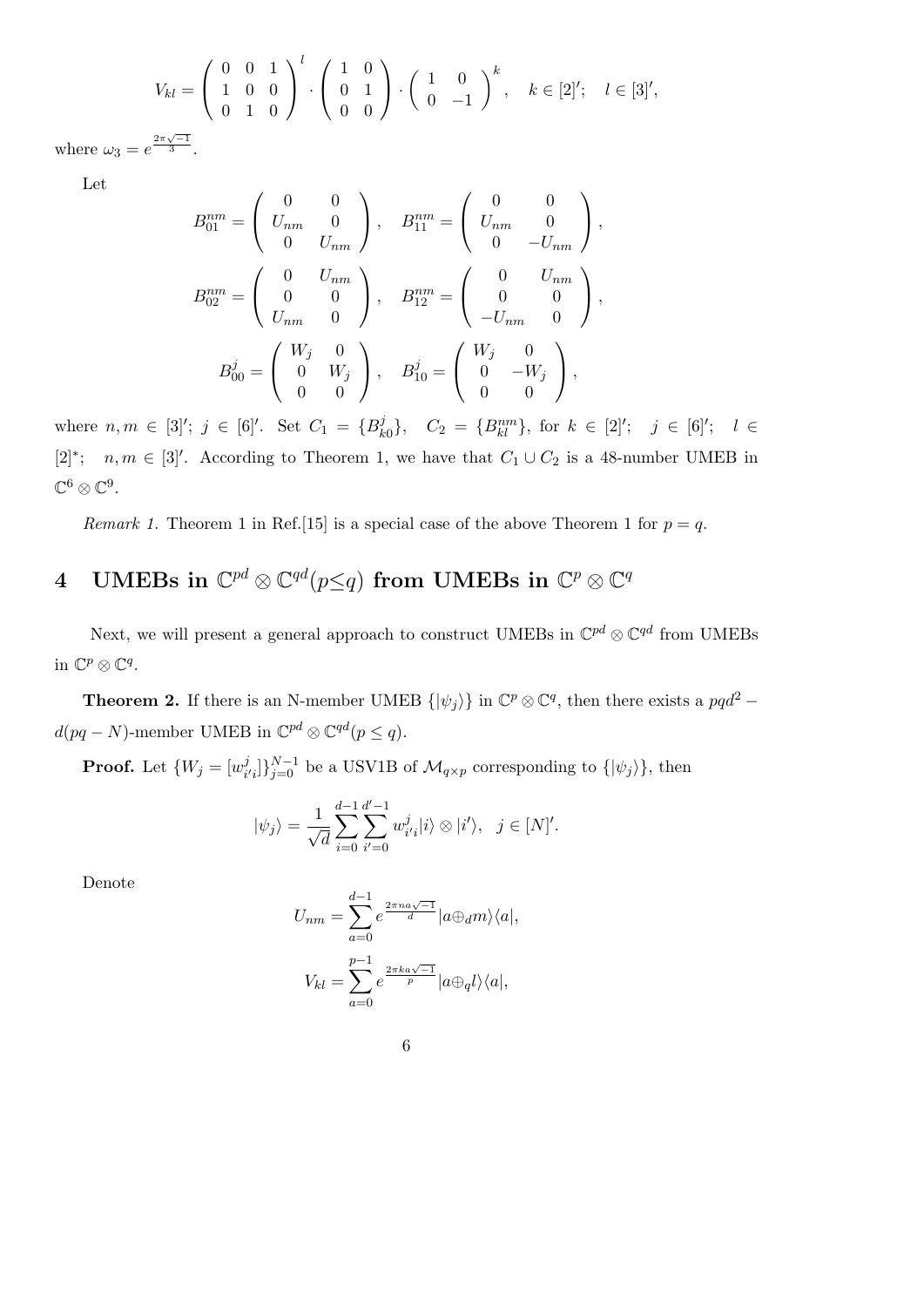where  $m, n \in [d]'$ ;  $l \in [q]'$ ;  $k \in [p]'$ ;  $j \in [N]'$ . Let

$$
B_{n0}^{j} = U_{n0} \otimes W_{j}, \quad n \in [d]'; \quad j \in [N]',
$$
  

$$
B_{nm}^{kl} = U_{nm} \otimes V_{kl}, \quad m \in [d-1]^{*}; n \in [d]'; l \in [q]'; k \in [p]
$$

*′ ,*

and

$$
C_1 = \{B_{n0}^j\}, \quad C_2 = \{B_{nm}^{kl}\}.
$$

then,  $C_1 \cup C_2$  is exactly a USV1B in  $\mathcal{M}_{ad \times pd}$ .

Firstly, all  $B_n^j$  $\frac{d}{d}$  and  $B_{nm}^{kl}$  are  $qd \times pd$  singular-value-1 matrices, satisfying the conditions in the Definition:

(a)  $Tr[(B_n^j)$  $j_{n0}$ <sup> $\dagger$ </sup>*B*<sup> $j'$ </sup>  $\sigma_{n'0}^{j'}]=qd\delta_{nn'}\delta_{jj'}, Tr[(B^{kl}_{nm})^{\dagger}B^{k'l'}_{n'm'}]=qd\delta_{nn'}\delta_{mm'}\delta_{kk'}\delta_{ll'}$  and  $Tr[(B^{kl}_{nm})^{\dagger}B^{jl}_{nm}]$  $\binom{J}{n'0} =$ 0, where  $j, j' \in [N]'; k, k' \in [q]'; l, l' \in [p]'; n, n' \in [d]'; m, m' \in [d-1]^*.$ 

(b) Denote *S* the matrix space of  $I_d \otimes R$ , where  $R \in \mathcal{M}_{q \times p}$ . Obviously, the dimension of  $S^{\perp}$ is  $pq(d-1)d$ .

Setting  $C_1 = \{B_n^j\}$  $\binom{J}{n_0}$  and  $C_2 = \{B_{nm}^{kl}\}$ , we have that  $C_2$  with  $pq(d-1)d$  elements is an SV1B of  $S^{\perp}$ , and  $C_1 \cup C_2$  is just a USV1B in  $\mathcal{M}_{qd \times pd}$ .

Assume that *D* is a singular-value-1 matrix in  $\mathcal{M}_{qd\times pd}$ , which is orthogonal to all matrices in  $C_1$  ∪  $C_2$ . Since  $C_2$  is a SV1B of  $S^{\perp}$ , then  $D \in S$ . No loss of generality, set

$$
D = diag(A_1, A_2, \cdots, A_d)_{qd \times pd},
$$

where  $A_h(h \in [d]^*)$  are all  $q \times p$  matrices. Similar to the proof of Theorem 1, we can prove that none of  $A_h$  is singular-value-1 matrices. Moreover, all the singular values of all  $A_h$ s are also the singular values of *D*, namely, *D* is not a singular-value-1 matrix, which contradicts to the assumption. Thus,  $C_1 \cup C_2$  is a USV1B in  $\mathcal{M}_{qd \times pd}$ .  $\Box$ 

**Example 2.** A 48-member UMEB in  $\mathbb{C}^6 \otimes \mathbb{C}^9$  from a 4-member UMEB in  $\mathbb{C}^2 \otimes \mathbb{C}^3$ .

A 4-member UMEB in  $\mathbb{C}^2 \otimes \mathbb{C}^3$  is as follows:

$$
W_{0,1} = |0'\rangle\langle 0| \pm |1'\rangle\langle 1|,
$$
  

$$
W_{2,3} = |0'\rangle\langle 1| \pm |1'\rangle\langle 0|.
$$

Denote

$$
U_{nm} = \left(\begin{array}{ccc} 0 & 0 & 1 \\ 1 & 0 & 0 \\ 0 & 1 & 0 \end{array}\right)^m \cdot \left(\begin{array}{ccc} 1 & 0 & 0 \\ 0 & \omega_3 & 0 \\ 0 & 0 & \omega_3^2 \end{array}\right)^n, \quad m, n \in [3]',
$$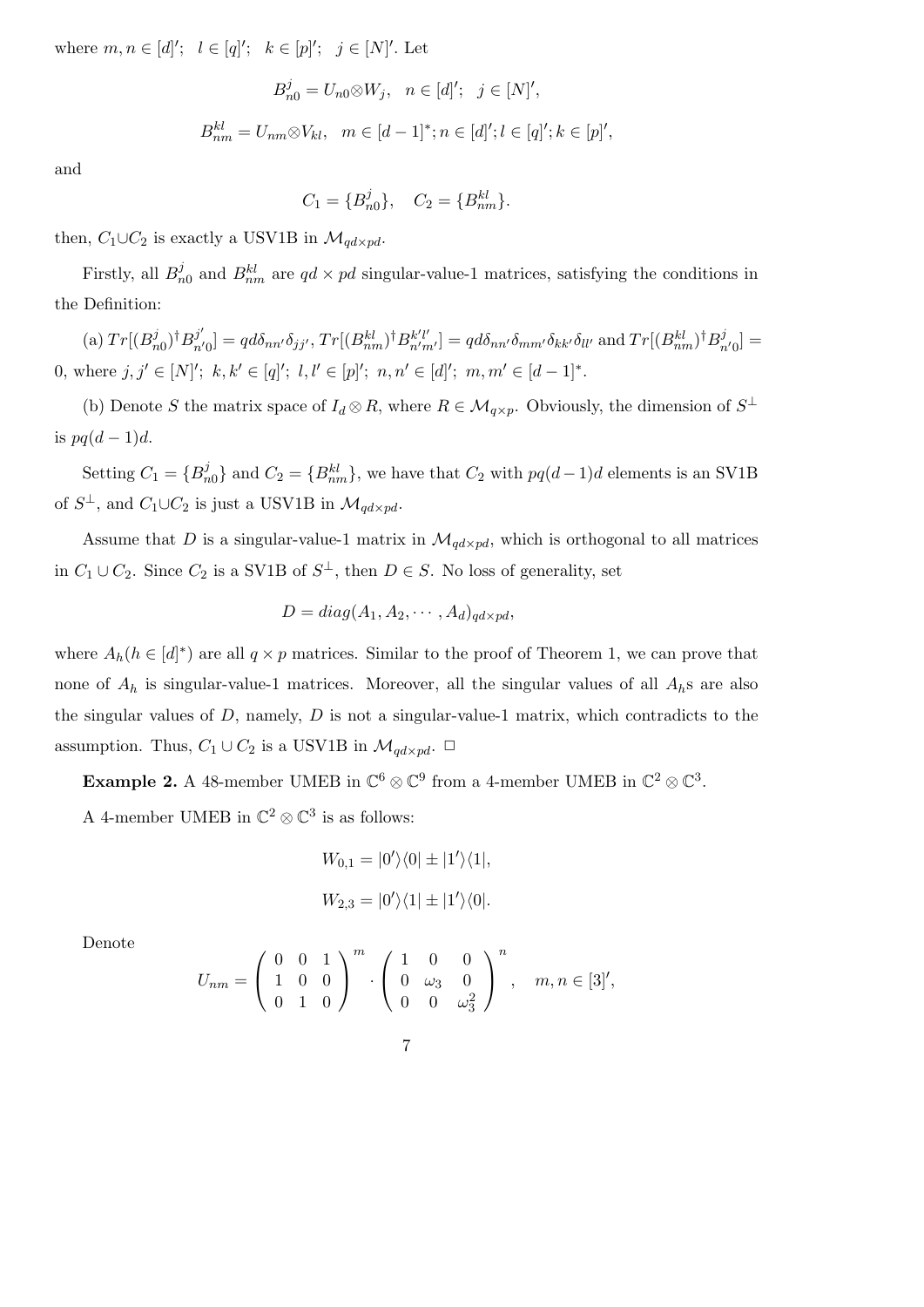$$
V_{kl} = \left(\begin{array}{ccc} 0 & 0 & 1 \\ 1 & 0 & 0 \\ 0 & 1 & 0 \end{array}\right)^l \cdot \left(\begin{array}{ccc} 1 & 0 \\ 0 & 1 \\ 0 & 0 \end{array}\right) \cdot \left(\begin{array}{ccc} 1 & 0 \\ 0 & -1 \end{array}\right)^k, \quad k \in [3]'; \quad l \in [2]',
$$

where  $\omega_3 = e^{\frac{2\pi\sqrt{-1}}{3}}$ . Let

$$
B_{01}^{kl} = \begin{pmatrix} 0 & 0 & V_{kl} \\ V_{kl} & 0 & 0 \\ 0 & V_{kl} & 0 \end{pmatrix}, B_{11}^{kl} = \begin{pmatrix} 0 & 0 & \omega_3^2 V_{kl} \\ V_{kl} & 0 & 0 \\ 0 & \omega_3 V_{kl} & 0 \end{pmatrix}, B_{21}^{kl} = \begin{pmatrix} 0 & 0 & \omega_3 V_{kl} \\ V_{kl} & 0 & 0 \\ 0 & \omega_3^2 V_{kl} & 0 \end{pmatrix},
$$
  
\n
$$
B_{02}^{kl} = \begin{pmatrix} 0 & V_{kl} & 0 \\ 0 & 0 & V_{kl} \\ V_{kl} & 0 & 0 \end{pmatrix}, B_{12}^{kl} = \begin{pmatrix} 0 & \omega_3 V_{kl} & 0 \\ 0 & 0 & \omega_3^2 V_{kl} \\ V_{kl} & 0 & 0 \end{pmatrix}, B_{22}^{kl} = \begin{pmatrix} 0 & \omega_3^2 V_{kl} & 0 \\ 0 & 0 & \omega_3 V_{kl} \\ V_{kl} & 0 & 0 \end{pmatrix},
$$
  
\n
$$
B_{00}^{j} = \begin{pmatrix} W_{j} & 0 & 0 \\ 0 & W_{j} & 0 \\ 0 & 0 & W_{j} \end{pmatrix}, B_{10}^{j} = \begin{pmatrix} W_{j} & 0 & 0 \\ 0 & \omega_3 W_{j} & 0 \\ 0 & 0 & \omega_3^2 W_{j} \end{pmatrix}, B_{20}^{j} = \begin{pmatrix} W_{j} & 0 & 0 \\ 0 & \omega_3^2 W_{j} & 0 \\ 0 & 0 & \omega_3 W_{j} \end{pmatrix},
$$

where  $k \in [3]'; \, l \in [2]'; \, j \in [4]'$ . Set  $C_1 = \{B_n^j\}$  $C_2 = \{B_{nm}^{kl}\}\text{, for } k \in [3]'; l \in [2]'; j \in$ [4]';  $n \in [3]$ ';  $m \in [2]^*$ . Then according to Theorem 2,  $C_1 \cup C_2$  is a 48-member UMEB in  $\mathbb{C}^6 \otimes \mathbb{C}^9$ .

**Remark 2.** The Constructions of UMEB in Theorem 1 and Theorem 2 are different, which can be easily seen from the Examples 1 and 2. We can give a state with Schmidt number 4 in the subspace of the UMEB in Example 1. While what we can get in the subspace of the UMEB in Example 2 are the states with Schmidt number no more than 3. In fact, according to Theorem 2, one can construct a UMEB in  $\mathbb{C}^4 \otimes \mathbb{C}^6$  from the UMEB in  $\mathbb{C}^2 \otimes \mathbb{C}^3$ , while one can not do this way from the Theorem 1. Here Theorem 1 in [15] is a also special case of the above Theorem 2 for  $p = q$ .

**Remark 3.** By using Theorem 2 in [18], we can give a  $p(q - r)$ -member UMEB in  $\mathbb{C}^p \otimes \mathbb{C}^q$ . According to Theorem 2 in this paper, we can obtain a  $pd(qd-r)$ -member UMEB in  $\mathbb{C}^{pd} \otimes \mathbb{C}^{qd}$ , in whose subspace we can get some states with Schmidt number *dr*. We can also get a *pd*(*qd−r*) member UMEB directly by Theorem 2 in [18], nevertheless, in the associated subspace, one can only attain the states with Schmidt number no greater than *r*. Therefore, they are different constructions. Actually, there are many *N*-number UMEBs in  $\mathbb{C}^p \otimes \mathbb{C}^q$ , where  $p \nmid N$ . In this case, it doesn't hold that  $pd/(pqd^2 - d(pq - N))$ . Namely, we can not even get a UMEB with the same number of members by Theorem 2 in [18].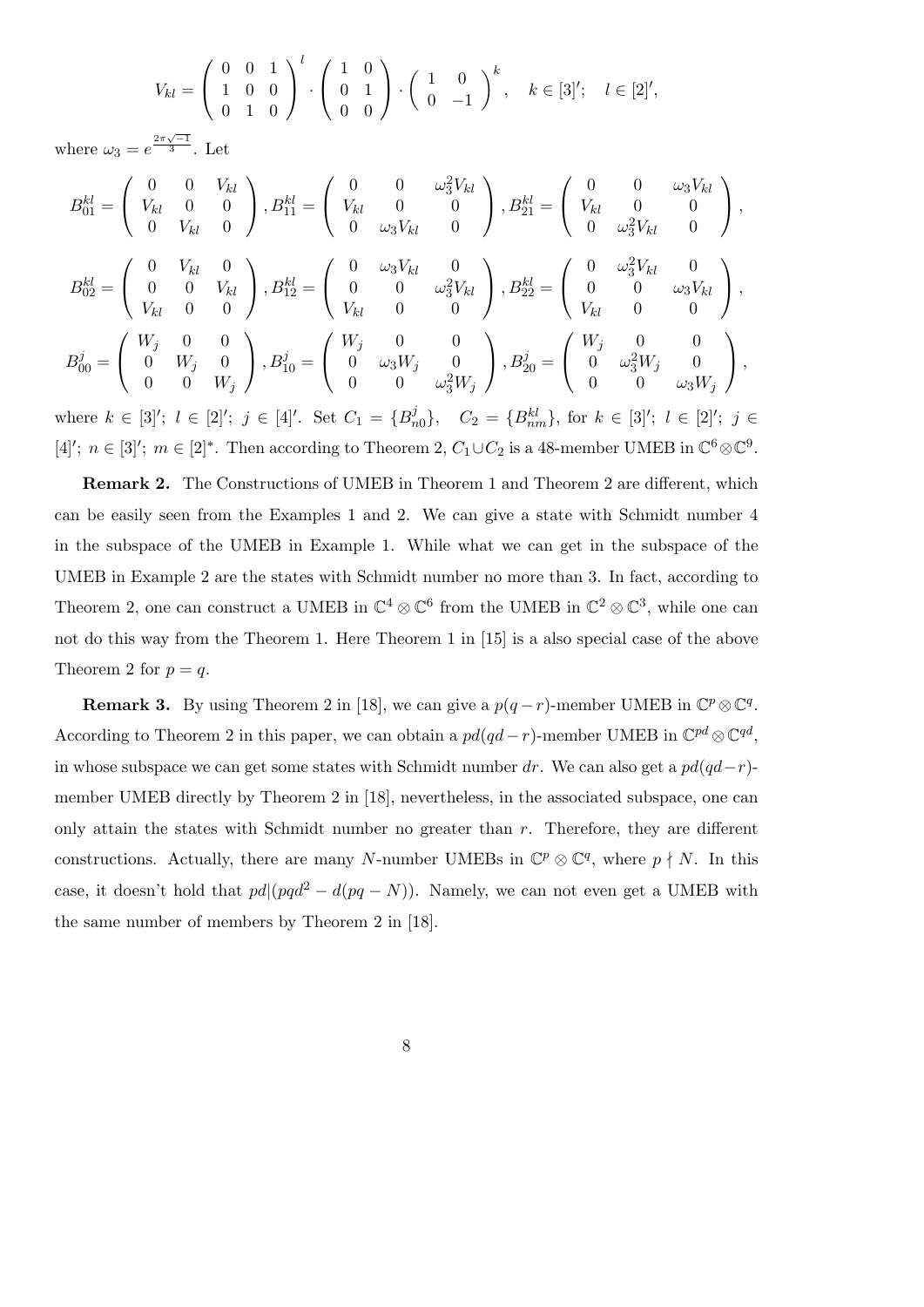### **5 Conclusion**

We have provided an explicit way of constructing a  $pqd^2 - p(d^2 - N)$ -member UMEB in  $\mathbb{C}^{pd}\otimes\mathbb{C}^{qd}$  from an *N*-member UMEB in  $\mathbb{C}^{d}\otimes\mathbb{C}^{d}$ , and constructed a 48-number UMEB in  $\mathbb{C}^{6}\otimes\mathbb{C}^{9}$ as a detailed example. We have also established a method to construct a  $pqd^2 - d(pq - N)$ member UMEB in  $\mathbb{C}^{pd} \otimes \mathbb{C}^{qd}$  from an *N*-member UMEB in  $\mathbb{C}^p \otimes \mathbb{C}^q$ , and presented another 48-member UMEB in  $\mathbb{C}^6 \otimes \mathbb{C}^9$ . These results may highlight the further investigations on the construction of unextendible bases and the theory of quantum entanglement.

### **References**

- [1] A. Barenco, A. K. Ekert. Dense Coding Based on Quantum Entanglement[J]. Journal of Modern Optics, 1995, 42(6): 1253-1259
- [2] R. Horodecki, P. Horodecki, M. Horodecki and K. Horodecki. Quantum entanglement[J]. Reviews of Modern Physics, 2009, 81: 865-942
- [3] W. Tittel, J. Brendel, H. Zbinden, N. Gisin. Quantum cryptography using entangled photons in energy-time bell states[J]. Physical Review Letters, 2000, 84(20): 4737
- [4] S. B. Zheng. Quantum nonlocality for a three-particle nonmaximally entangled state without inequalities[J]. Physical Review A, 2002, 66(1): 90-95
- [5] W. J. Guo, D. H. Fan, L. F. Wei. Experimentally testing Bells theorem based on Hardys nonlocal ladder proofs[J]. Science China Physics, Mechanics Astronomy. 2015, 58: 024201.
- [6] H. X. Meng, H. X. Cao, W. H. Wang, L. Chen, Y. J. Fan. Continuity of the robustness of contextuality and the contextuality cost of empirical models[J]. Science China Physics, Mechanics & Astronomy. 2016, 59(4): 640303
- [7] D. P. DiVincenzo, T. Mor, P. W. Shor, J. A. Smolin, B. M. Terhal. Unextendible product bases, uncompletable product bases and bound entanglement[J]. Commun. Math. Phys. 2013, 238, 379
- [8] S. D. Rinaldis. Distinguishability of complete and unextendible product bases[J]. Phys. Rev. A. 2004, 70: 022309
	- 9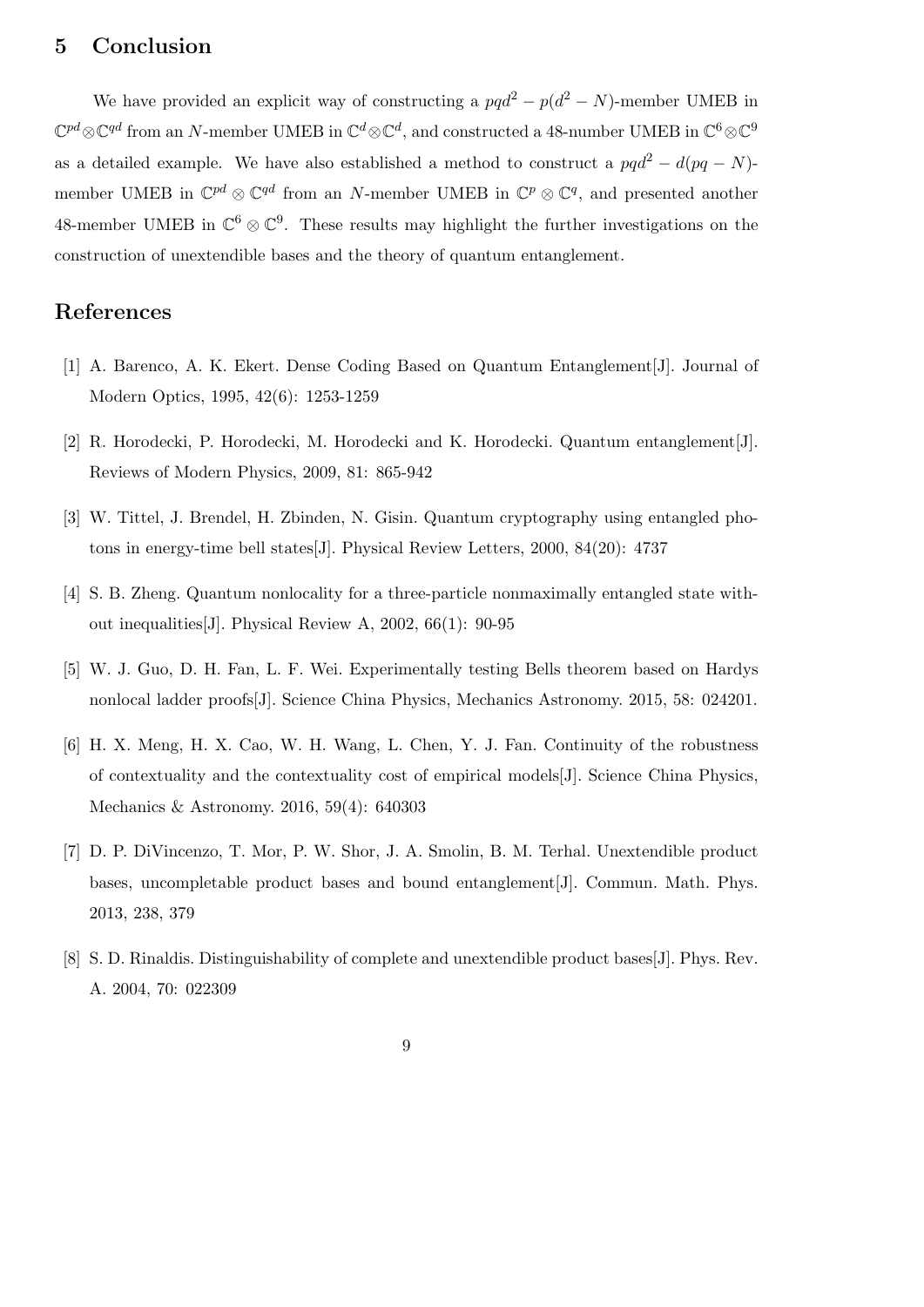- [9] C. H. Bennett et al. Unextendible product bases and bound entanglement[J]. Phys. Rev. Lett. 1999, 82: 5385
- [10] S. Bravyi, J. A. Smolin. Unextendible maximally entangled bases[J]. Physical Review A, 2011, 84: 042306
- [11] B. Chen, S. M. Fei. Unextendible maximally entangled bases and mutually unbiased bases[J]. Physical Review A, 2013, 88: 034301
- [12] Y. Guo, S. J. Wu. Unextendible entangled bases with fixed Schmidt number[J]. Physical Review A, 2014, 48(24): 245301
- [13] H. Nan, Y. H. Tao, L. S. Li, J. Zhang. Unextendible Maximally Entangled Bases and Mutually Unbiased Bases in  $\mathbb{C}^d \otimes \mathbb{C}^{d'}[J]$ . International Journal of Theoretical Physics, 2015, 54: 927
- [14] M. S. Li, Y. L. Wang, S. M. Fei, Z. J. Zheng. Unextendible maximally entangled bases in C *<sup>d</sup> ⊗* C *d ′* [J]. Physical Review A, 2014, 89: 062313
- [15] Y.L. Wang, M. S. Li, S.M. Fei. Unextendible maximally entangled bases in  $\mathbb{C}^d \otimes \mathbb{C}^{d'}[J]$ . Physical Review A, 2014, 90: 034301
- [16] Y. L. Wang, M. S. Li, S. M. Fei. Connecting the UMEB in C *<sup>d</sup> ⊗* C *<sup>d</sup>* with partial Hadamard matrices[J]. Quantum Information Processing, 2017, 16(3): 84
- [17] Y. Guo. Constructing the unextendible maximally entangled basis from the maximally entangled basis[J]. Physical Review A, 2016, 94: 052302
- [18] G. J. Zhang, Y. H. Tao, Y. F. Han, X. L. Yong, S. M. Fei. Constructions of Unextendible Maximally Entangled Bases in  $\mathbb{C}^d \otimes \mathbb{C}^{d'}$  [J]. Scientific Reports, 2018, 8(1): 319
- [19] Y. J. Zhang, H. Zhao, N. Jing, S. M. Fei. Multipartite unextendible entangled basis[J]. International Journal of Theoretical Physics, 2017, 56(11): 3425-3430
- [20] Y. Guo, Y. P. Jia, X. L. Li. Multipartite unextendible entangled basis[J]. Quantum Inf Process. 2015, 14: 3553
- [21] Y. Guo, S. P. Du, X. L. Li, S. J. Wu. Entangled bases with fixed Schmidt number[J]. Journal of Physics A: Mathematical and Theoretical, 2015, 48: 245301
	- 10